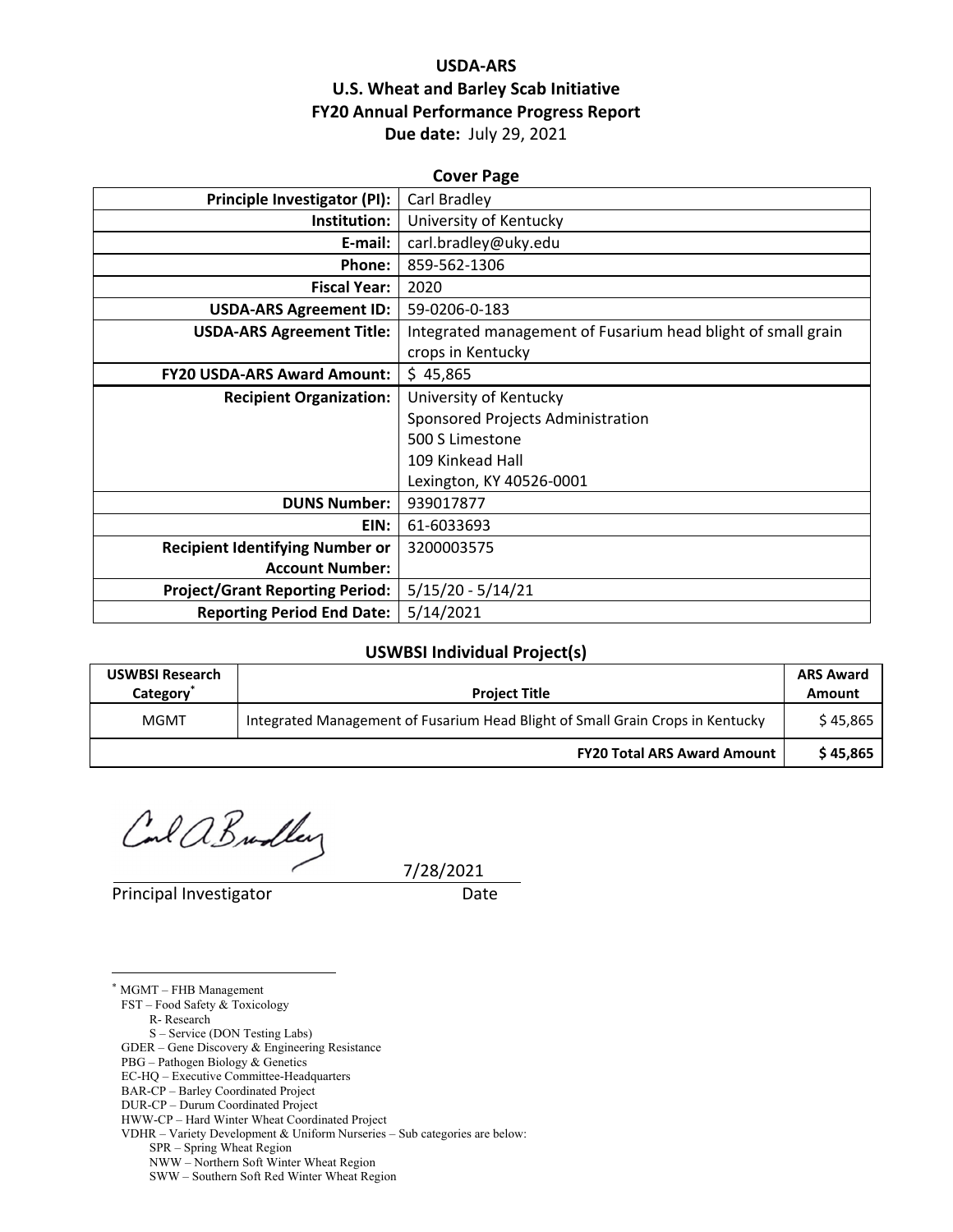**Project 1:** *Integrated Management of Fusarium Head Blight of Small Grain Crops in Kentucky*

# **1. What are the major goals and objectives of the research project?**

The overall project goal is to improve management of FHB and DON. The specific objectives of the proposed study are: 1) evaluate the integrated effects of fungicide treatment and genetic resistance on FHB and DON in all major grain classes, with emphasis on a newly-registered fungicide, Miravis Ace®; 2) compare the efficacy of Miravis Ace when applied at heading or at anthesis to that of standard anthesis application of Prosaro® or Caramba®; 3) evaluate multiple applications for FHB and DON management; 4) generate data to further quantify the economic benefit of FHB/DON management strategies; 5) develop more robust "best‐management practices" for FHB and DON; and 6) generate data to validate and advance the development of FHB and DON risk prediction models.

**2. What was accomplished under these goals or objectives?** *(For each major goal/objective, address these three items below.)*

# **a) What were the major activities?**

Two trials each were conducted in soft red winter wheat and in winter barley (4 trials in total). Within wheat and barley, there were "integrated management trials" and "uniform fungicide trials". These trials were conducted at the University of Kentucky Research & Education Center at Princeton, KY. Research trials were established, managed, sprayed with the fungicide treatments, rated for disease severity, and harvested for yield and for grain samples to be evaluated for DON. Since these projects are part of an overall coordinated project, the data are sent to Dr. Pierce Paul's research program (Ohio State University), where the multi‐state data are analyzed. Results from the research trials also are presented at scientific and extension meetings.

# **b) What were the significant results?**

For the barley "integrated management trial", DON was lower in grain from 'Thoroughbred' compared to 'Secretariat'. All fungicide applications made at Feekes 10.5 and up to 6 days later significantly reduced DON compared to the non‐treated control in both varieties.

For the barley "uniform fungicide trial", DON was significantly reduced compared to the non-treated control (5.6 ppm) by all treatments applied from Feekes 10.5 up to 6 days later. When applied at Feekes 10.3, Miravis Ace did not reduce DON compared to the non‐treated control.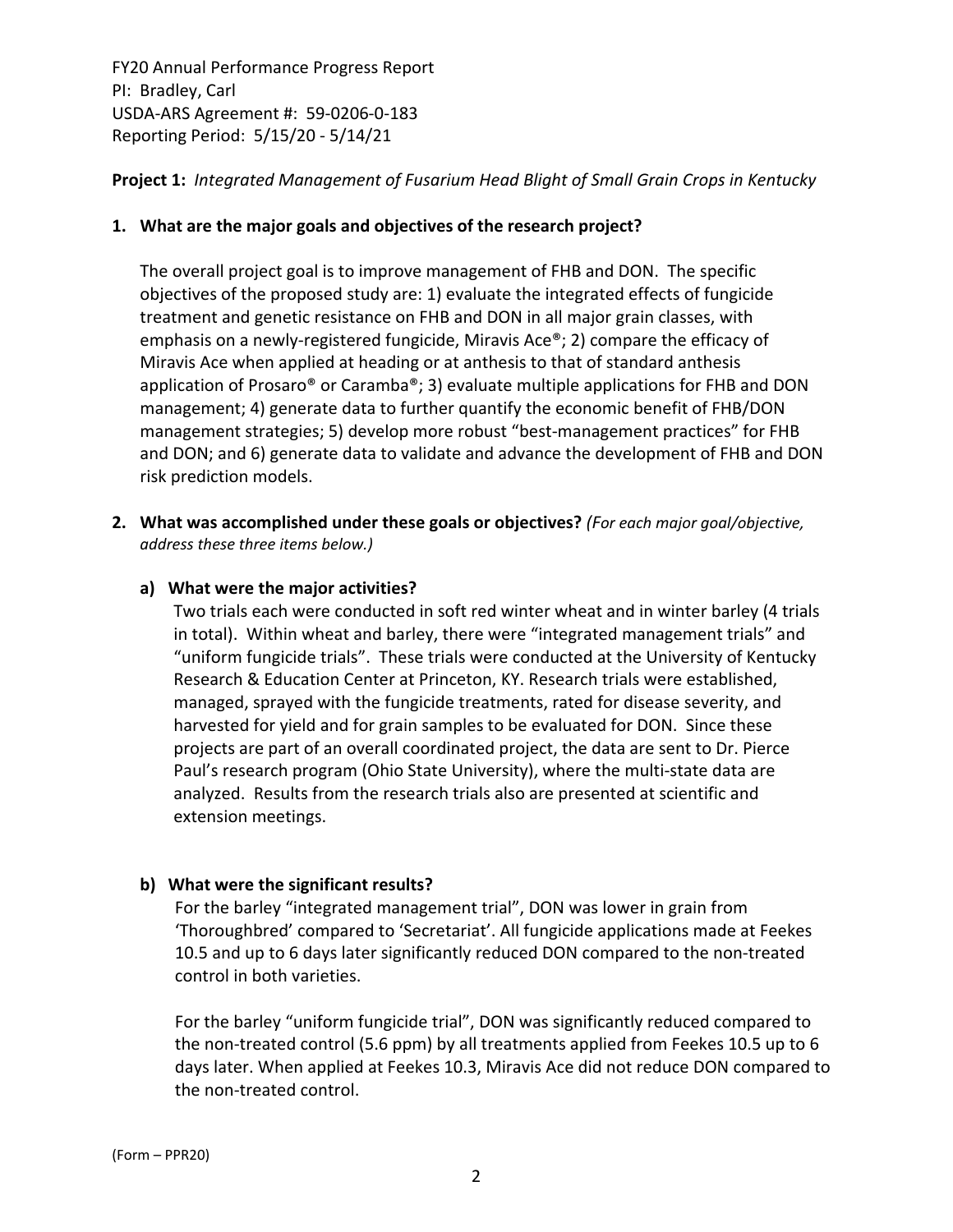> For the wheat "integrated management trial", DON levels were relatively low for the trial (0.6 – 2.1 ppm). Cultivar had the biggest impact on DON, where harvested grain from plots planted to AgriMaxx 463 had the lowest DON levels compared to grain from 'AgriMaxx 446' and 'Pembroke 16'.

> For the wheat "uniform fungicide trial", DON levels ranged from 2.9 to 6.9 ppm. Although no treatments reduced DON levels to below 2 ppm, Prosaro, Caramba, Miravis Ace, and BAS840 applied at Feekes 10.51 up to 6 days later, resulted in the lowest DON levels. Double applications (made at either Feekes 10.3 and then 6 days later or Feekes 10.51 and then 6 days later) did provide any additional benefit in reducing DON compared to single applications at Feekes 10.51 or 4‐6 days later.

#### **c) List key outcomes or other achievements.**

New information on management of FHB and DON in winter barley in Kentucky was made possible by this research. In general, little information is available in the region for management of FHB and DON in winter barley. Therefore, this research provided some much‐needed information for this area.

Kentucky farmers have had questions about the possibility of making double applications of fungicides for improved control of FHB and DON. The results of this research did not show an advantage of making two fungicide applications compared to one application for control of FHB and DON. These results will help farmers improve their profitability by not spending money on a second fungicide application. In addition, it was also important to evaluate the experimental fungicide BAS 840, as it may be registered for use by 2022. As observed in previous studies and confirmed in this research, the greatest reduction in FHB occurs when moderately resistant cultivars are planted and sprayed with an effective fungicide at the correct application timing

## **3. Was this research impacted by the COVID‐19 pandemic (i.e. university shutdowns and/or restrictions, reduced or lack of support personnel, etc.)? If yes, please explain how this research was impacted or is continuing to be impacted.**

A reduction in summer seasonal technical help was applied at the University of Kentucky. In addition, restrictions on the number of people per university vehicle was applied. These changes resulted in longer hours (in some cases overtime being accrued) for support personnel as well as additional expenses on University of Kentucky motor pool vehicles.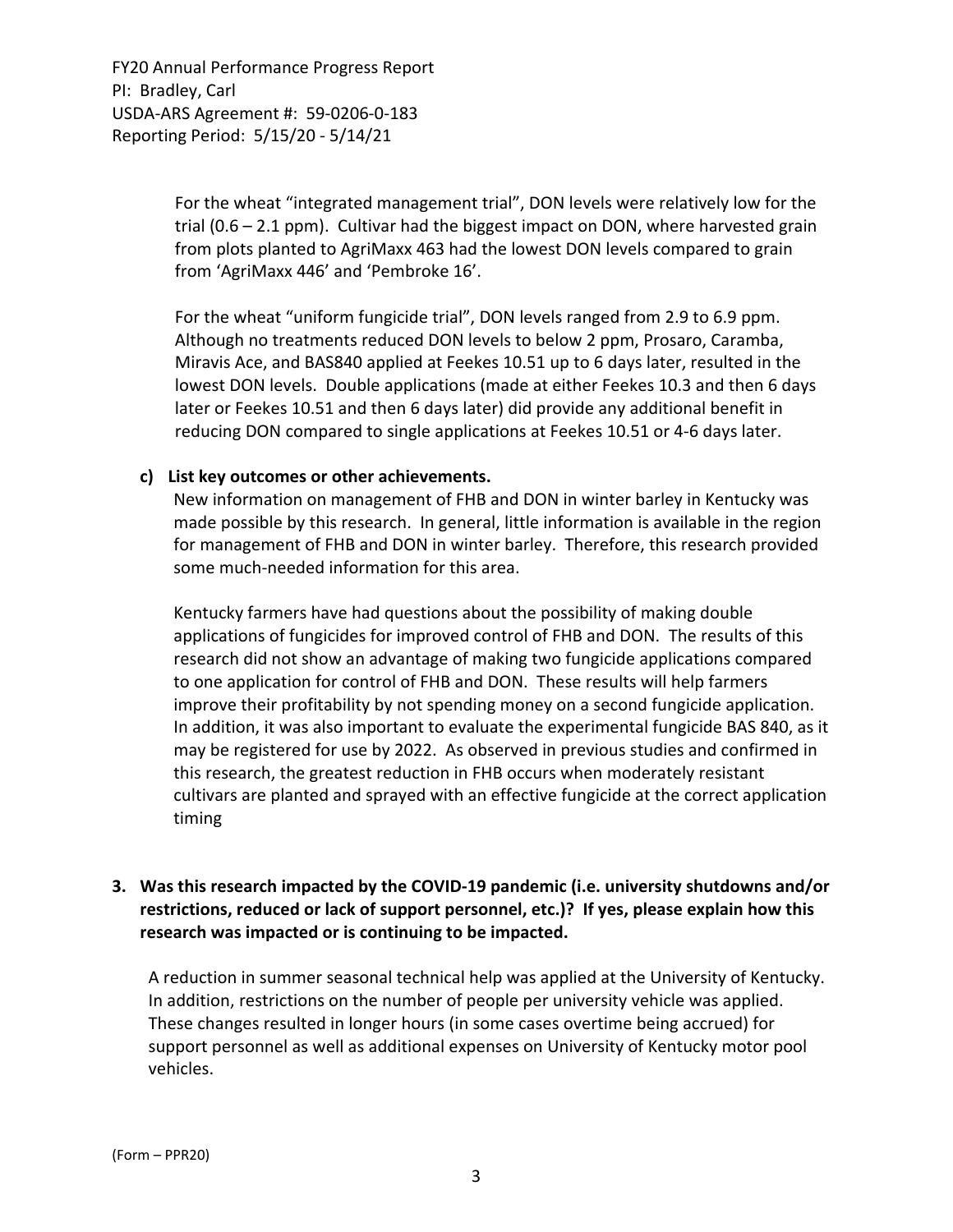## **4. What opportunities for training and professional development has the project provided?**

Conducting this research allowed two undergraduate students (from Murray State University and Western Kentucky University), a M.S. graduate student from the University of Kentucky, a postdoctoral scholar from the University of Kentucky, a research analyst from the University of Kentucky, and an extension associate from the University of Kentucky to gain hands‐on learning about the Fusarium head blight disease cycle, impacts of this disease, and management options. In addition, the project has allowed the PI and a graduate student to attend the virtual National Fusarium Head Blight Forum, which has provided an opportunity to learn about other research being conducted. Results from this project are presented to farmers, crop consultants, and others, which presents opportunities for their professional development and learning.

### **5. How have the results been disseminated to communities of interest?**

Results of the Coordinated Management Trials have been disseminated to the scientific community through proceedings presented at the National Fusarium Head Blight Forum. Results also have been disseminated to stakeholders (i.e. farmers, Extension personnel, crop consultants, industry representatives, and commodity representatives) through presentations at virtual Extension meetings and field days, and articles written in on‐line Extension newsletters.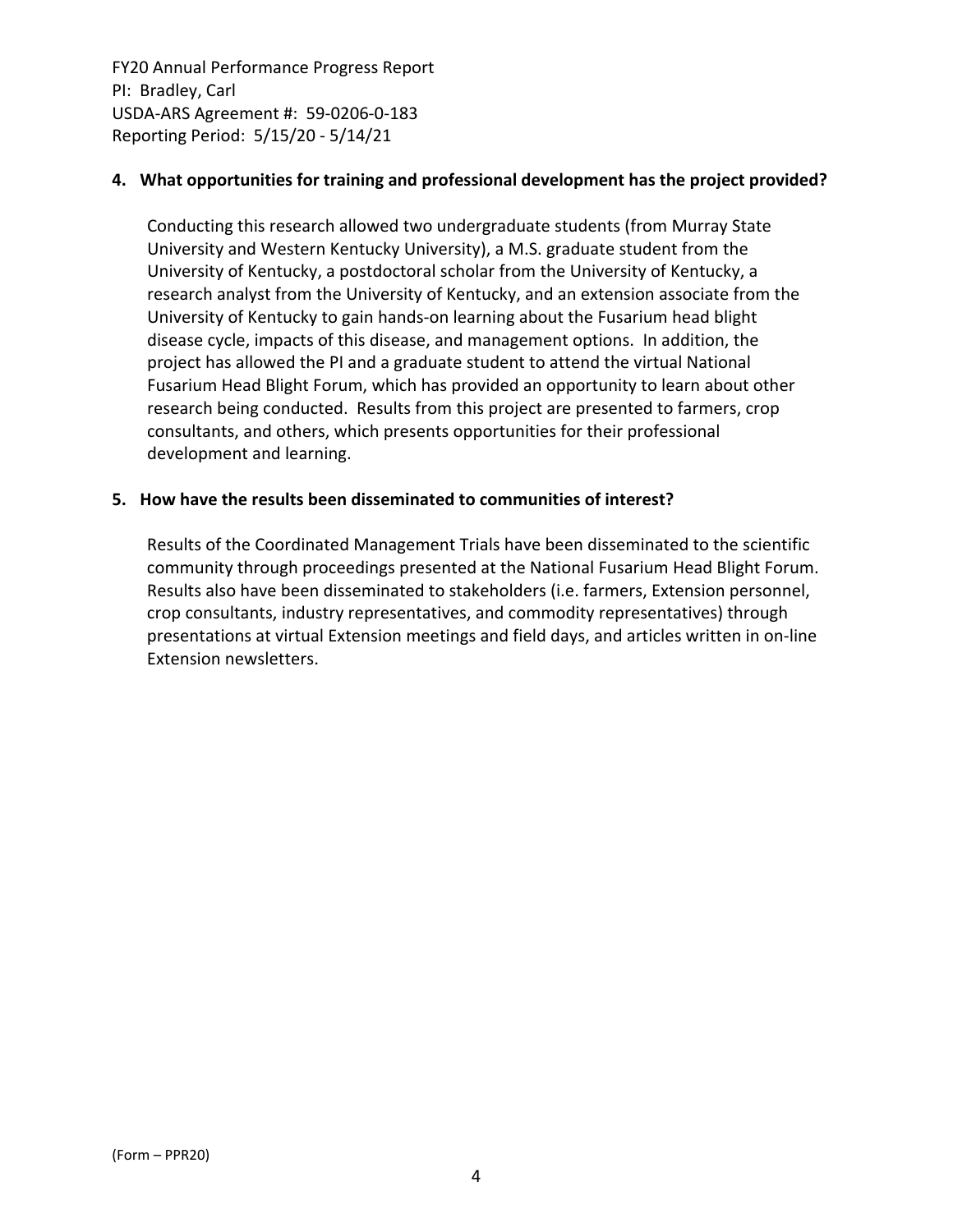# **Training of Next Generation Scientists**

**Instructions:** Please answer the following questions as it pertains to the FY20 award period (5/15/20 ‐ 5/14/21). The term "support" below includes any level of benefit to the student, ranging from full stipend plus tuition to the situation where the student's stipend was paid from other funds, but who learned how to rate scab in a misted nursery paid for by the USWBSI, and anything in between.

**1. Did any graduate students in your research program supported by funding from your USWBSI grant earn their MS degree during the FY20 award period?** ☐Yes ☒No

**If yes, how many?** Click to enter number here.

**2. Did any graduate students in your research program supported by funding from your USWBSI grant earn their Ph.D. degree during the FY20 award period?**

☐Yes ☒No **If yes, how many?** Click to enter number here.

**3. Have any post docs who worked for you during the FY20 award period and were supported by funding from your USWBSI grant taken faculty positions with universities?** ☐Yes ☒No

**If yes, how many?** Click to enter number here.

**4. Have any post docs who worked for you during the FY20 award period and were supported by funding from your USWBSI grant gone on to take positions with private ag‐ related companies or federal agencies?**

☐Yes ☒No

**If yes, how many?** Click to enter number here.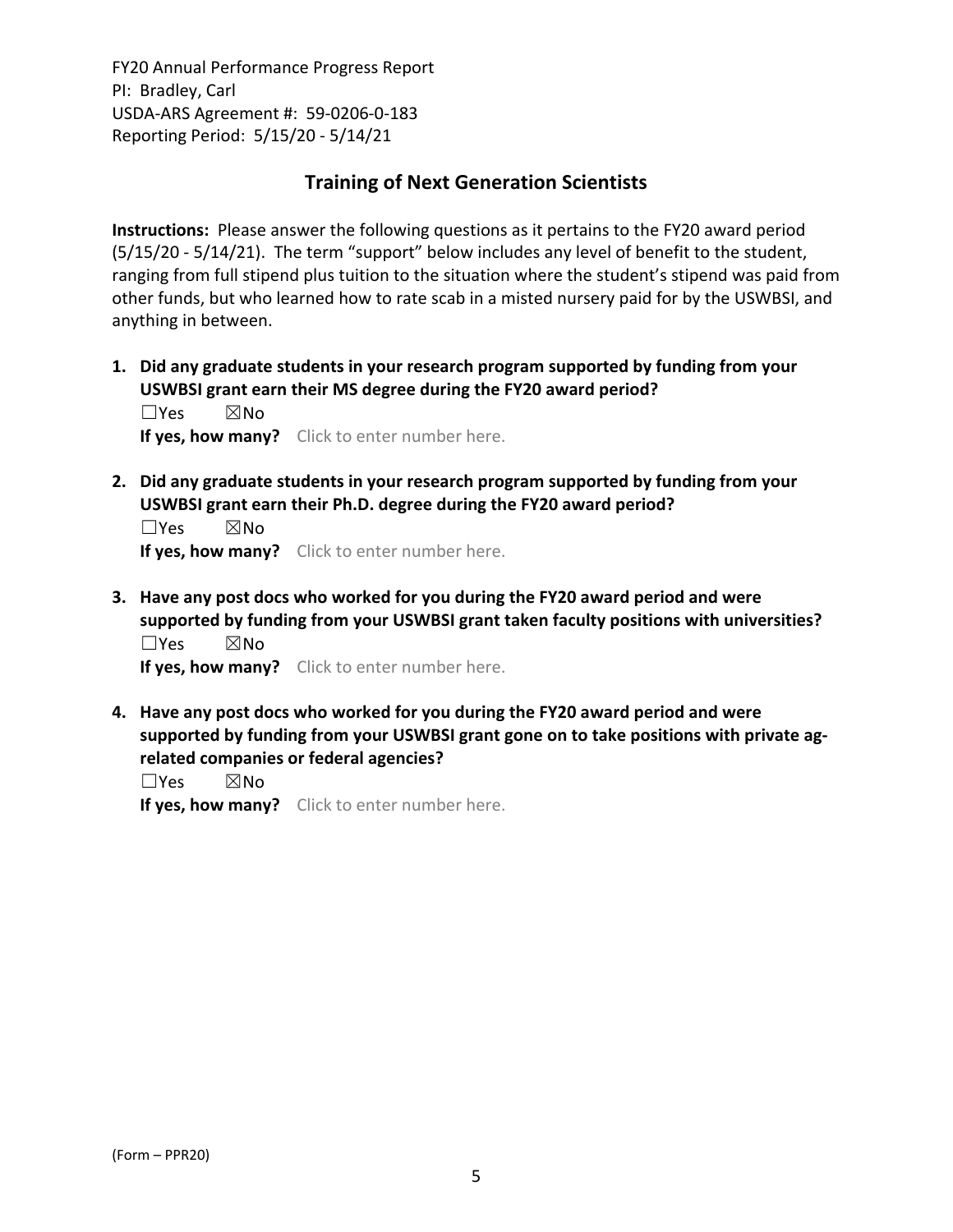# **Release of Germplasm/Cultivars**

**Instructions:** In the table below, list all germplasm and/or cultivars released with full or partial support through the USWBSI during the FY20 award period (5/15/20 - 5/14/21). All columns must be completed for each listed germplasm/cultivar. Use the key below the table for Grain Class abbreviations. 

| <b>Name of Germplasm/Cultivar</b> | <b>Grain Class</b>    | <b>FHB Resistance</b>                                  | <b>FHB</b><br>Rating<br>$(0-9)$ | Year<br><b>Released</b> |
|-----------------------------------|-----------------------|--------------------------------------------------------|---------------------------------|-------------------------|
| Not applicable to this project.   | Select Grain<br>Class | Select what represents<br>your most resistant<br>check | Enter as<br>text 0-9<br>rating  | Select Year             |
| Click here to enter text.         | Select Grain<br>Class | Select what represents<br>your most resistant<br>check | Enter as<br>text 0-9<br>rating  | Select Year             |
| Click here to enter text.         | Select Grain<br>Class | Select what represents<br>your most resistant<br>check | Enter as<br>text 0-9<br>rating  | Select Year             |
| Click here to enter text.         | Select Grain<br>Class | Select what represents<br>your most resistant<br>check | Enter as<br>text 0-9<br>rating  | Select Year             |
| Click here to enter text.         | Select Grain<br>Class | Select what represents<br>your most resistant<br>check | Enter as<br>text 0-9<br>rating  | Select Year             |
| Click here to enter text.         | Select Grain<br>Class | Select what represents<br>your most resistant<br>check | Enter as<br>text 0-9<br>rating  | Select Year             |
| Click here to enter text.         | Select Grain<br>Class | Select what represents<br>your most resistant<br>check | Enter as<br>text 0-9<br>rating  | Select Year             |
| Click here to enter text.         | Select Grain<br>Class | Select what represents<br>your most resistant<br>check | Enter as<br>text 0-9<br>rating  | Select Year             |
| Click here to enter text.         | Select Grain<br>Class | Select what represents<br>your most resistant<br>check | Enter as<br>text 0-9<br>rating  | Select Year             |
| Click here to enter text.         | Select Grain<br>Class | Select what represents<br>your most resistant<br>check | Enter as<br>text 0-9<br>rating  | Select Year             |
| Click here to enter text.         | Select Grain<br>Class | Select what represents<br>your most resistant<br>check | Enter as<br>text 0-9<br>rating  | Select Year             |
| Click here to enter text.         | Select Grain<br>Class | Select what represents<br>your most resistant<br>check | Enter as<br>text 0-9<br>rating  | Select Year             |
| Click here to enter text.         | Select Grain<br>Class | Select what represents<br>your most resistant<br>check | Enter as<br>text 0-9<br>rating  | Select Year             |
| Click here to enter text.         | Select Grain<br>Class | Select what represents<br>your most resistant<br>check | Enter as<br>text 0-9<br>rating  | Select Year             |

NOTE: Leave blank if you have nothing to report or if your grant did NOT include any VDHR-related projects.

**NOTE:** List the associated release notice or publication under the appropriate sub-section in the 'Publications' section of the FPR.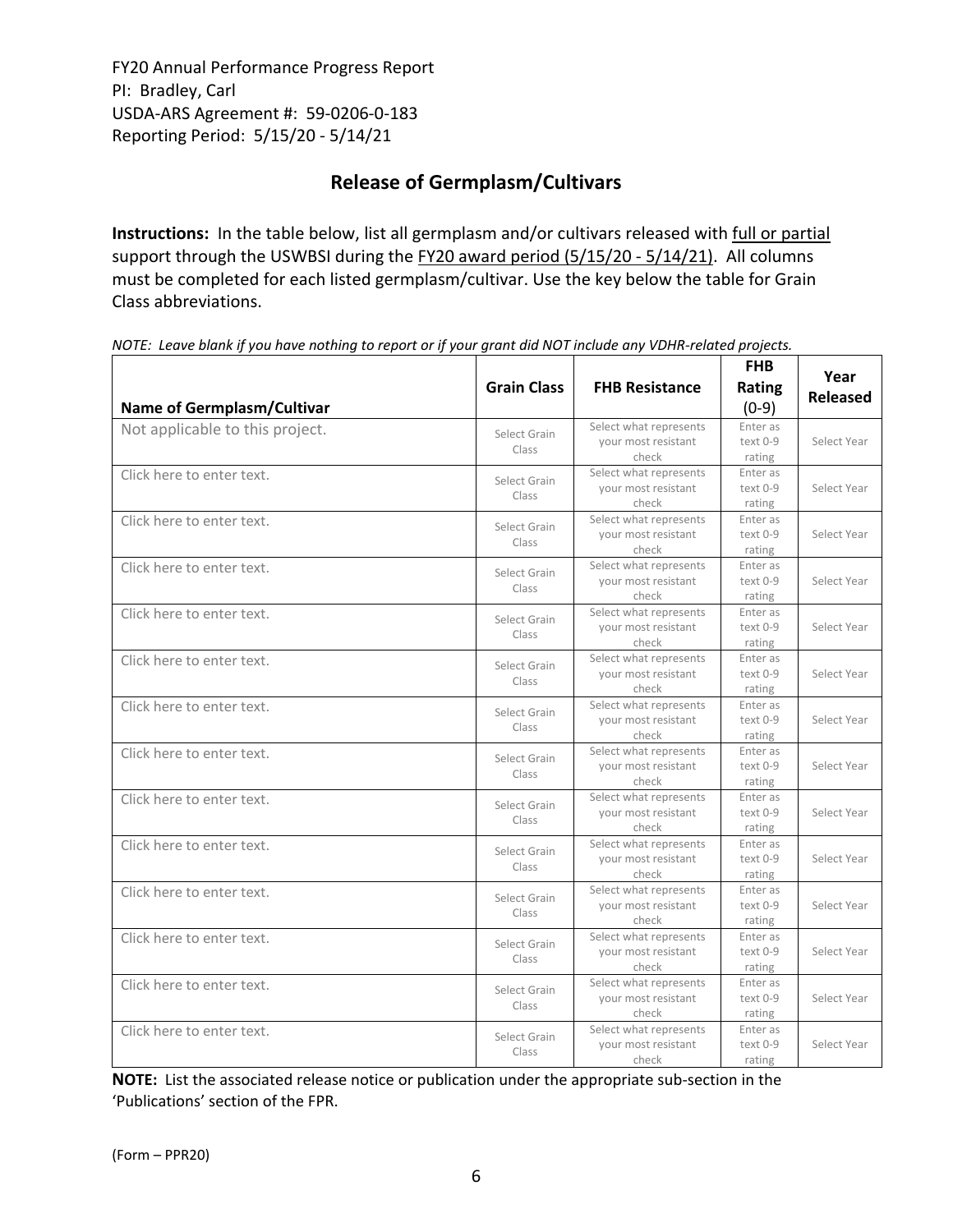# **Publications, Conference Papers, and Presentations**

**Instructions:** Refer to the PR\_Instructions for detailed more instructions for listing publications/presentations about your work that resulted from all of the projects included in the FY20 grant award. Only citations for publications published (submitted or accepted) or presentations presented during the **award period (5/15/20 ‐ 5/14/21**) should be included. If you did not publish/submit or present anything, state 'Nothing to Report' directly above the Journal publications section.

NOTE: Directly below each citation, you **must** indicate the Status (i.e. published, submitted, etc.) and whether acknowledgement of Federal support was indicated in the publication/ presentation. See example below for a poster presentation with an abstract:

Z.J. Winn, R. Acharya, J. Lyerly, G. Brown‐Guedira, C. Cowger, C. Griffey, J. Fitzgerald, R.E. Mason and J.P. Murphy. 2020. "Mapping of Fusarium Head Blight Resistance in NC13‐20076 Soft Red Winter Wheat." In: S. Canty, A. Hoffstetter, and R. Dill‐Macky (Eds.), *Proceedings of the 2020 National Fusarium Head Blight Forum (*p. 12.), Virtual; December 7‐11. Online: https://scabusa.org/pdfs/NFHBF20\_Proceedings.pdf. Status: Abstract Published and Poster Presented Acknowledgement of Federal Support: YES (Abstract and Poster)

# **Journal publications.**

Nothing to report.

# **Books or other non‐periodical, one‐time publications.**

Nothing to report.

# **Other publications, conference papers and presentations**.

J.M. Luis, S.J. Ng, G. Bergstrom, K. Bissonnette, K. Bowen, C. Bradley, E. Byamukama, M. Chilvers, A. Collins, C. Cowger, H. Darby, E. DeWolf, R. Dill‐Macky, P. Esker, A. Friskop, N. Kleczewski, A. Koehler, D.B. Langston, L. Madden, J. Marshall, H. Mehl, W. Moraes, M. Nagelkirk, N. Rawat, D. Smith, D. Telenko, S. Wegulo, H. Young-Kelly, and P.A. Paul. 2020. "Fusarium head blight management coordinated project: integrated management trials 2018-2020." In: S. Canty, A. Hoffstetter, and R. Dill-Macky (Eds.), *Proceedings of the 2020 National Fusarium Head Blight Forum* (p. 38‐43), Virtual; December 7-11. Online: https://scabusa.org/pdfs/NFHBF20\_Proceedings.pdf. Status: Paper published and Poster presented Acknowledgement of Federal Support: YES